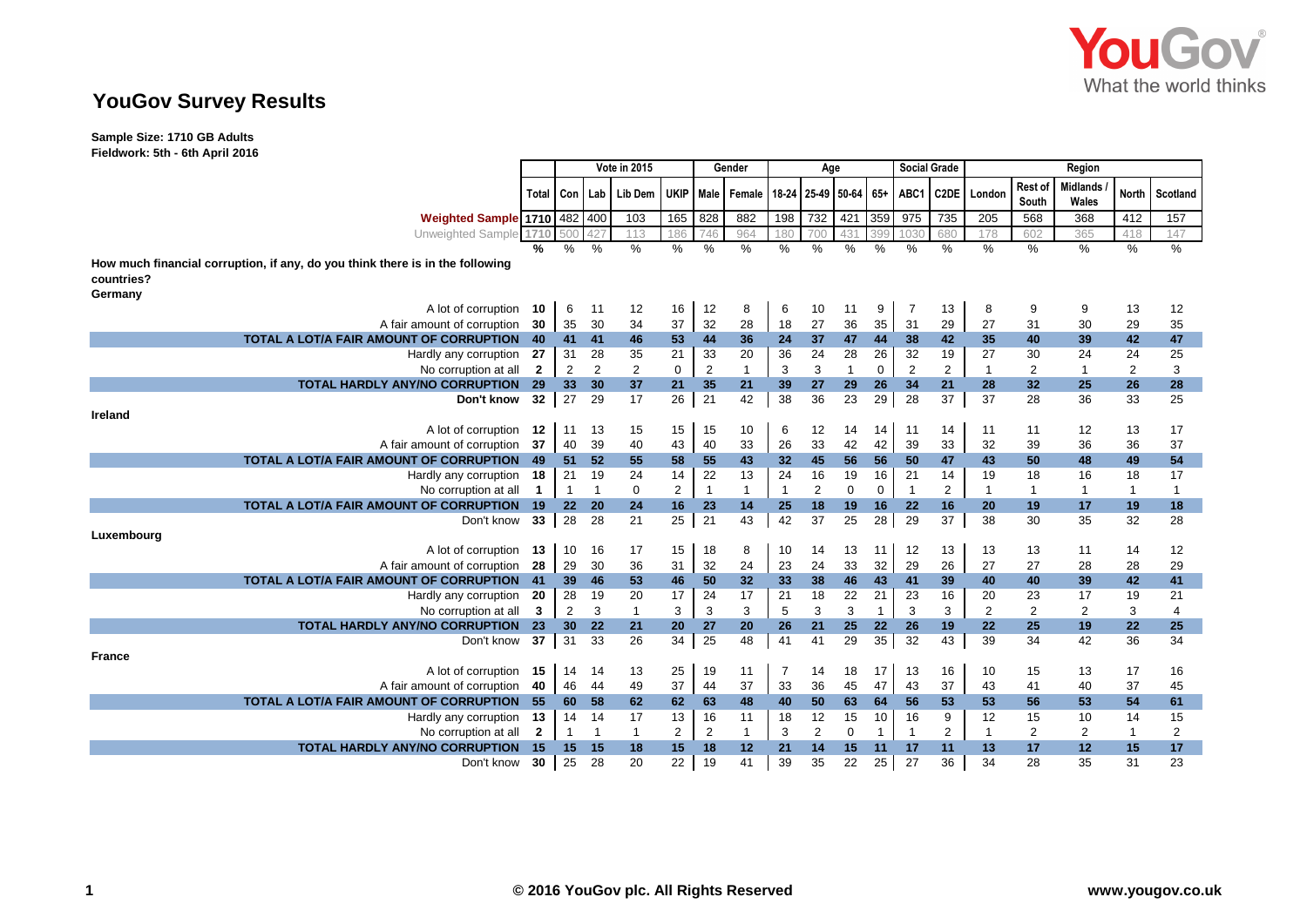

### **Sample Size: 1710 GB Adults Fieldwork: 5th - 6th April 2016**

|                |                                               |                  |                 |                      | <b>Vote in 2015</b> | Gender<br>Age        |                   |                    |                                  |                   | <b>Social Grade</b>  |             | Region         |                      |                    |                    |                          |                      |                |
|----------------|-----------------------------------------------|------------------|-----------------|----------------------|---------------------|----------------------|-------------------|--------------------|----------------------------------|-------------------|----------------------|-------------|----------------|----------------------|--------------------|--------------------|--------------------------|----------------------|----------------|
|                |                                               | Total            | Con             | Lab                  | Lib Dem             | <b>UKIP</b>          |                   | Male Female        |                                  | 18-24 25-49 50-64 |                      | $65+$       | ABC1           | C <sub>2</sub> DE    | London             | Rest of<br>South   | <b>Midlands</b><br>Wales | <b>North</b>         | Scotland       |
|                | <b>Weighted Sample 1710 482 400</b>           |                  |                 |                      | 103                 | 165                  | 828               | 882                | 198                              | 732               | 421                  | 359         | 975            | 735                  | 205                | 568                | 368                      | 412                  | 157            |
|                | Unweighted Sample 1710                        |                  | 500             | 427                  | 113                 | 186                  | 746               | 964                | 180                              | 700               | 431                  | 399         | 1030           | 680                  | 178                | 602                | 365                      | 418                  | 147            |
|                |                                               | %                | %               | %                    | $\%$                | %                    | %                 | %                  | $\%$                             | %                 | %                    | %           | %              | $\%$                 | $\%$               | %                  | $\%$                     | %                    | %              |
| <b>Britain</b> |                                               |                  |                 |                      |                     |                      |                   |                    |                                  |                   |                      |             |                |                      |                    |                    |                          |                      |                |
|                | A lot of corruption                           | 23               | 11              | 28                   | 24                  | 29                   | 26                | 20                 | 17                               | 25                | 24                   | 19          | 19             | 27                   | 17                 | 20                 | 19                       | 27                   | 37             |
|                | A fair amount of corruption                   | 38               | 43              | 41                   | 44                  | 39                   | 38                | 39                 | 33                               | 36                | 41                   | 43          | 41             | 35                   | 42                 | 39                 | 38                       | 37                   | 37             |
|                | TOTAL A LOT/A FAIR AMOUNT OF CORRUPTION       | 61               | 54              | 69                   | 68                  | 68                   | 64                | 59                 | 50                               | 61                | 65                   | 62          | 60             | 62                   | 59                 | 59                 | 57                       | 64                   | 74             |
|                | Hardly any corruption                         | 16               | 24              | 11                   | 22                  | 15                   | 21                | 11                 | 19                               | 13                | 16                   | 19          | 20             | 11                   | 16                 | 19                 | 14                       | 13                   | 14             |
|                | No corruption at all                          | $\mathbf 1$      | $\overline{c}$  | $\mathbf{1}$         | $\overline{1}$      | $\overline{2}$       | $\overline{1}$    | $\mathbf{1}$       | $\overline{2}$                   | $\overline{2}$    | $\mathbf 0$          | $\mathbf 0$ | $\overline{2}$ | $\mathbf{1}$         | $\mathbf 0$        | $\overline{1}$     | 2                        | $\overline{2}$       | $\mathbf 0$    |
|                | <b>TOTAL HARDLY ANY/NO CORRUPTION</b>         | 17               | 26              | 12                   | 23                  | 17                   | 22                | 12                 | 21                               | 15                | 16                   | 19          | 22             | 12                   | 16                 | 20                 | 16                       | 15                   | 14             |
|                | Don't know                                    | 22               | 20              | 20                   | 10                  | 15                   | 14                | 29                 | 28                               | 24                | 18                   | 19          | 19             | 26                   | 25                 | 21                 | 26                       | 21                   | 12             |
| <b>USA</b>     |                                               |                  |                 |                      |                     |                      |                   |                    |                                  |                   |                      |             |                |                      |                    |                    |                          |                      |                |
|                | A lot of corruption                           | 32               | 24              | 36                   | 35                  | 37                   | 34                | 30                 | 31                               | 32                | 35                   | 29          | 31             | 33                   | 27                 | 31                 | 26                       | 35                   | 44             |
|                | A fair amount of corruption                   | 36               | 43              | 35                   | 45                  | 40                   | 40                | 32                 | 28                               | 33                | 39                   | 44          | 39             | 33                   | 39                 | 39                 | 39                       | 30                   | 34             |
|                | TOTAL A LOT/A FAIR AMOUNT OF CORRUPTION       | 68               | 67              | 71                   | 80                  | 77                   | 74                | 62                 | 59                               | 65                | 74                   | 73          | 70             | 66                   | 66                 | 70                 | 65                       | 65                   | 78             |
|                | Hardly any corruption                         | 8                | 12              | 8                    | 8                   | 8                    | 11                | 5                  | 12                               | 8                 | 8                    | 6           | 10             | 5                    | $\overline{7}$     | 9                  | 8                        | $\overline{7}$       | $\overline{7}$ |
|                | No corruption at all                          | $\mathbf{1}$     | $\mathbf 0$     | $\overline{1}$       | $\mathbf 0$         | $\mathbf 0$          | $\overline{1}$    | $\mathbf{1}$       | $\overline{2}$                   | $\mathbf{1}$      | $\mathbf 0$          | $\Omega$    | $\overline{1}$ | $\mathbf{1}$         | $\mathbf{1}$       | $\mathbf{1}$       | $\mathbf{1}$             | $\overline{1}$       | $\mathbf 0$    |
|                | <b>TOTAL HARDLY ANY/NO CORRUPTION</b>         | 9                | 12 <sup>2</sup> | $\bf{9}$             | 8                   | 8                    | 12                | 6                  | 14                               | 9 <sup>°</sup>    | 8                    | 6           | 11             | $6\phantom{.}6$      | 8                  | 10                 | 9                        | 8                    | $\overline{7}$ |
|                | Don't know                                    | 24               | 21              | 21                   | 11                  | 16                   | 15                | 32                 | 28                               | 26                | 18                   | 22          | 20             | 28                   | 26                 | 21                 | 27                       | 26                   | 16             |
| Russia         |                                               |                  |                 |                      |                     |                      |                   |                    |                                  |                   |                      |             |                |                      |                    |                    |                          |                      |                |
|                | A lot of corruption 62                        |                  | 66              | 65                   | 80                  | 68                   | 73                | 52<br>18           | 54                               | 59                | 70                   | 65          | 67             | 55<br>16             | 62                 | 65                 | 58                       | 58                   | 70             |
|                | A fair amount of corruption                   | 15               | 17              | 15                   | 12<br>92            | 16                   | 13                |                    | 15                               | 15                | 14                   | 19          | 15             |                      | 15                 | 15                 | 17                       | 15                   | 17             |
|                | TOTAL A LOT/A FAIR AMOUNT OF CORRUPTION       | 77               | 83<br>0         | 80<br>$\mathbf 0$    | 0                   | 84<br>$\overline{2}$ | 86<br>$\mathbf 1$ | 70<br>$\mathbf{1}$ | 69                               | 74<br>2           | 84<br>$\mathbf{1}$   | 84<br>0     | 82<br>1        | 71<br>$\overline{2}$ | 77<br>$\mathbf{1}$ | 80<br>$\mathbf{1}$ | 75<br>$\mathbf{1}$       | 73<br>$\overline{2}$ | 87<br>0        |
|                | Hardly any corruption<br>No corruption at all | 1<br>$\mathbf 1$ | $\mathbf 0$     | $\overline{1}$       | 0                   | $\mathbf{1}$         | $\overline{1}$    | $\mathbf{1}$       | $\overline{2}$<br>$\overline{2}$ | $\mathbf{1}$      | $\mathbf 0$          | $\mathbf 0$ | $\mathbf{1}$   | $\mathbf{1}$         | $\mathbf 0$        | $\mathbf{1}$       | $\mathbf{1}$             | 2                    | $\overline{1}$ |
|                | <b>TOTAL HARDLY ANY/NO CORRUPTION</b>         | $\overline{2}$   | $\mathbf{0}$    | $\blacktriangleleft$ | $\bf{0}$            | 3                    | $\mathbf{2}$      | $\mathbf{2}$       | 4                                | 3                 | $\blacktriangleleft$ | $\bf{0}$    | $\overline{2}$ | $\mathbf{3}$         | $\mathbf{1}$       | $\mathbf{2}$       | $\overline{2}$           | $\boldsymbol{4}$     | $\mathbf{1}$   |
|                | Don't know                                    | 20               | 17              | 19                   | 9                   | 13                   | 12                | 28                 | 28                               | 24                | 15                   | 16          | 17             | 25                   | 22                 | 18                 | 23                       | 23                   | 12             |
| Cayman Islands |                                               |                  |                 |                      |                     |                      |                   |                    |                                  |                   |                      |             |                |                      |                    |                    |                          |                      |                |
|                | A lot of corruption                           | 37               | 37              | 43                   | 53                  | 38                   | 47                | 28                 | 26                               | 35                | 45                   | 38          | 41             | 32                   | 37                 | 38                 | 32                       | 37                   | 46             |
|                | A fair amount of corruption                   | 20               | 25              | 22                   | 21                  | 20                   | 20                | 21                 | 11                               | 19                | 23                   | 25          | 21             | 19                   | 21                 | 22                 | 19                       | 20                   | 15             |
|                | TOTAL A LOT/A FAIR AMOUNT OF CORRUPTION       | 57               | 62              | 65                   | 74                  | 58                   | 67                | 49                 | 37                               | 54                | 68                   | 63          | 62             | 51                   | 58                 | 60                 | 51                       | 57                   | 61             |
|                | Hardly any corruption                         | 5                | 6               | $\overline{4}$       | 3                   | 8                    | $\overline{7}$    | 3                  | 9                                | 5                 | 6                    | 3           | 5              | 5                    | $\overline{1}$     | 6                  | 6                        | 6                    | 5              |
|                | No corruption at all                          | $\mathbf{1}$     | $\overline{1}$  | $\mathbf{1}$         | $\mathbf 0$         | $\mathbf{1}$         | $\mathbf{1}$      | $\mathbf{1}$       | $\overline{1}$                   | $\overline{2}$    | $\mathbf 0$          | $\mathbf 0$ | $\mathbf{1}$   | $\mathbf{1}$         | $\overline{1}$     | $\mathbf{1}$       | 0                        | $\mathbf{1}$         | $\overline{2}$ |
|                | <b>TOTAL HARDLY ANY/NO CORRUPTION</b>         | 6                | $\overline{7}$  | 5                    | 3                   | 9                    | 8                 | 4                  | 10 <sup>°</sup>                  | $\overline{7}$    | 6                    | 3           | 6              | 6                    | $\mathbf{2}$       | $\overline{7}$     | 6                        | $\overline{7}$       | $\overline{7}$ |
|                | Don't know                                    | 37               | 31              | 31                   | 23                  | 34                   | 25                | 48                 | 53                               | 39                | 27                   | 33          | 33             | 42                   | 40                 | 33                 | 43                       | 36                   | 32             |
| <b>Monaco</b>  |                                               |                  |                 |                      |                     |                      |                   |                    |                                  |                   |                      |             |                |                      |                    |                    |                          |                      |                |
|                | A lot of corruption                           | 27               | 25              | 34                   | 32                  | 28                   | 34                | 21                 | 26                               | 29                | 29                   | 22          | 29             | 24                   | 29                 | 29                 | 22                       | 29                   | 27             |
|                | A fair amount of corruption                   | 27               | 30              | 25                   | 34                  | 29                   | 28                | 25                 | 19                               | 23                | 31                   | 33          | 28             | 25                   | 26                 | 27                 | 26                       | 27                   | 28             |
|                | TOTAL A LOT/A FAIR AMOUNT OF CORRUPTION       | -54              | 55              | 59                   | 66                  | 57                   | 62                | 46                 | 45                               | 52                | 60                   | 55          | 57             | 49                   | 55                 | 56                 | 48                       | 56                   | 55             |
|                | Hardly any corruption                         | 10               | 14              | $\overline{7}$       | 9                   | 13                   | 13                | $\overline{7}$     | 8                                | 9                 | 11                   | 10          | 10             | 9                    | $\overline{7}$     | 11                 | 10                       | 8                    | 10             |
|                | No corruption at all                          | $\overline{2}$   | 2               | $\mathbf{1}$         | 4                   | $\overline{2}$       | 2                 | 2                  | 0                                | $\overline{2}$    | 2                    | 3           | 2              | 3                    | $\overline{1}$     | $\overline{2}$     | $\mathbf{1}$             | 3                    | 5              |
|                | <b>TOTAL HARDLY ANY/NO CORRUPTION</b>         | 12               | 16              | 8                    | 13                  | 15                   | 15                | 9                  | 8                                | 11                | 13                   | 13          | 12             | 12                   | 8                  | 13                 | 11                       | 11                   | 15             |
|                | Don't know                                    | 34               | 29              | 32                   | 20                  | 28                   | 22                | 46                 | 47                               | 37                | 26                   | 32          | 31             | 39                   | 37                 | 31                 | 40                       | 33                   | 31             |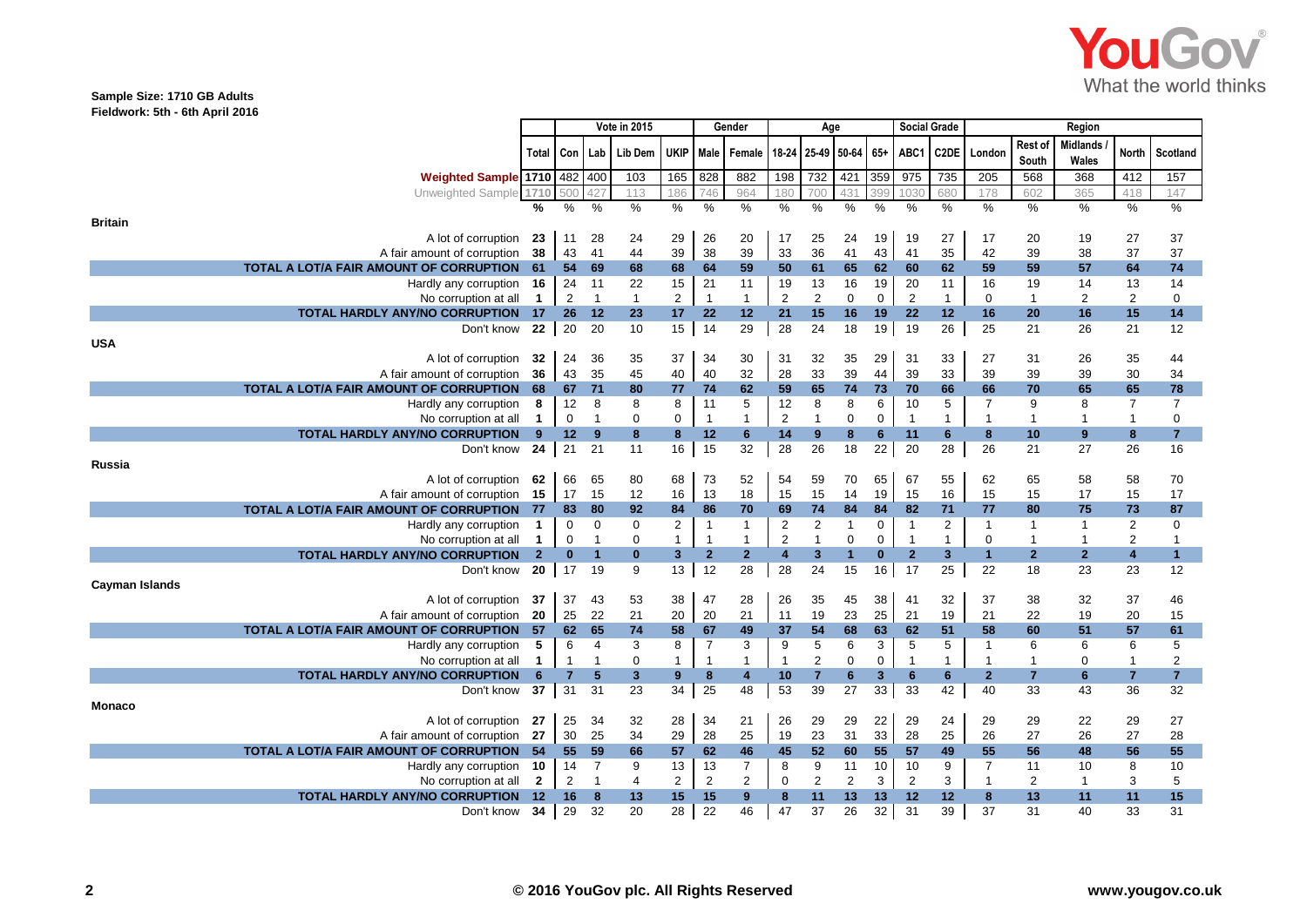

### **Sample Size: 1710 GB Adults Fieldwork: 5th - 6th April 2016**

|                                                                                                                                                                                                                                                         |               | Vote in 2015<br>Gender |                |              | Age                     |                |                                                    |                | <b>Social Grade</b>     |                | Region         |                |                 |                |                  |                          |                         |                |
|---------------------------------------------------------------------------------------------------------------------------------------------------------------------------------------------------------------------------------------------------------|---------------|------------------------|----------------|--------------|-------------------------|----------------|----------------------------------------------------|----------------|-------------------------|----------------|----------------|----------------|-----------------|----------------|------------------|--------------------------|-------------------------|----------------|
|                                                                                                                                                                                                                                                         | Total Con Lab |                        |                | Lib Dem      |                         |                | UKIP   Male   Female   18-24   25-49   50-64   65+ |                |                         |                |                | ABC1           |                 | C2DE London    | Rest of<br>South | <b>Midlands</b><br>Wales |                         | North Scotland |
| Weighted Sample 1710 482 400                                                                                                                                                                                                                            |               |                        |                | 103          | 165                     | 828            | 882                                                | 198            | 732                     | 421            | 359            | 975            | 735             | 205            | 568              | 368                      | 412                     | 157            |
| Unweighted Sample 1710                                                                                                                                                                                                                                  |               | 500                    | 427            | 113          | 186                     | 746            | 964                                                | 180            | 700                     | 431            | 399            | 1030           | 680             | 178            | 602              | 365                      | 418                     | 147            |
|                                                                                                                                                                                                                                                         | %             | %                      | %              | $\%$         | %                       | $\%$           | $\%$                                               | $\%$           | $\frac{0}{6}$           | $\frac{0}{6}$  | $\frac{0}{6}$  | %              | %               | %              | $\%$             | %                        | %                       | $\frac{9}{6}$  |
| <b>Switzerland</b>                                                                                                                                                                                                                                      |               |                        |                |              |                         |                |                                                    |                |                         |                |                |                |                 |                |                  |                          |                         |                |
| A lot of corruption                                                                                                                                                                                                                                     | 21            | 17                     | 26             | 25           | 20                      | 28             | 14                                                 | 18             | 24                      | 21             | 15             | 20             | 21              | 20             | 22               | 18                       | 21                      | 27             |
| A fair amount of corruption                                                                                                                                                                                                                             | 27            | 27                     | 28             | 34           | 30                      | 28             | 25                                                 | 23             | 22                      | 32             | 33             | 28             | 24              | 29             | 28               | 24                       | 26                      | 26             |
| TOTAL A LOT/A FAIR AMOUNT OF CORRUPTION                                                                                                                                                                                                                 | 48            | 44                     | 54             | 59           | 50                      | 56             | 39                                                 | 41             | 46                      | 53             | 48             | 48             | 45              | 49             | 50               | 42                       | 47                      | 53             |
| Hardly any corruption                                                                                                                                                                                                                                   | 18            | 27                     | 15             | 22           | 19                      | 20             | 17                                                 | 19             | 16                      | 19             | 22             | 22             | 14              | 18             | 18               | 21                       | 17                      | 17             |
| No corruption at all                                                                                                                                                                                                                                    | 4             | 5                      | $\overline{2}$ | 5            | $\overline{4}$          | $\overline{4}$ | $\overline{4}$                                     | 5              | $\overline{\mathbf{4}}$ | $\overline{4}$ | 3              | 3              | 5               | 3              | $\overline{4}$   | $\overline{2}$           | 5                       | 5              |
| <b>TOTAL HARDLY ANY/NO CORRUPTION</b>                                                                                                                                                                                                                   | 22            | 32 <sub>2</sub>        | 17             | 27           | 23                      | 24             | 21                                                 | 24             | 20                      | 23             | 25             | 25             | 19              | 21             | 22               | 23                       | 22                      | 22             |
| Don't know                                                                                                                                                                                                                                              | 30            | 25                     | 28             | 13           | 27                      | 19             | 40                                                 | 35             | 34                      | 24             | 27             | 26             | 35              | 30             | 27               | 34                       | 32                      | 25             |
| China                                                                                                                                                                                                                                                   |               |                        |                |              |                         |                |                                                    |                |                         |                |                |                |                 |                |                  |                          |                         |                |
| A lot of corruption                                                                                                                                                                                                                                     | 50            | 50                     | 50             | 68           | 60                      | 61             | 40                                                 | 40             | 47                      | 58             | 54             | 54             | 45              | 47             | 52               | 45                       | 49                      | 63             |
| A fair amount of corruption                                                                                                                                                                                                                             | 22            | 26                     | 25             | 22           | 18                      | 22             | 23                                                 | 24             | 21                      | 22             | 24             | 24             | 20              | 24             | 23               | 24                       | 21                      | 17             |
| TOTAL A LOT/A FAIR AMOUNT OF CORRUPTION                                                                                                                                                                                                                 | 72            | 76                     | 75             | 90           | 78                      | 83             | 63                                                 | 64             | 68                      | 80             | 78             | 78             | 65              | 71             | 75               | 69                       | 70                      | 80             |
| Hardly any corruption                                                                                                                                                                                                                                   | 3             | 3                      | 2              | $\mathbf{1}$ | $\overline{4}$          | 3              | 3                                                  | $\overline{4}$ | 3                       | $\mathbf{1}$   | $\overline{2}$ | $\overline{2}$ | 3               | $\overline{2}$ | 3                | 3                        | $\overline{2}$          | $\mathbf{1}$   |
| No corruption at all                                                                                                                                                                                                                                    | $\mathbf{1}$  | $\mathbf 0$            | $\overline{1}$ | 0            | 0                       | $\overline{1}$ | $\mathbf{1}$                                       | $\mathbf{1}$   | $\overline{c}$          | 0              | $\mathbf 0$    | $\overline{1}$ | $\mathbf{1}$    | $\mathbf 0$    | $\mathbf 0$      | $\mathbf{1}$             | $\overline{2}$          | $\mathbf{1}$   |
| <b>TOTAL HARDLY ANY/NO CORRUPTION</b>                                                                                                                                                                                                                   | 4             | 3 <sup>1</sup>         | 3              | $\mathbf{1}$ | $\overline{\mathbf{4}}$ | 4              | $\overline{\mathbf{4}}$                            | 5 <sup>5</sup> | 5                       | $\mathbf{1}$   | $\mathbf{2}$   | $\overline{3}$ | $\blacklozenge$ | $\overline{2}$ | 3                | $\overline{4}$           | $\overline{\mathbf{4}}$ | $\mathbf{2}$   |
| Don't know                                                                                                                                                                                                                                              | 24            | 21                     | 23             | 9            | 18                      | 14             | 34                                                 | 30             | 28                      | 19             | 19             | 19             | 30              | 26             | 22               | 27                       | 26                      | 17             |
| As you may know, there is a difference between tax AVOIDANCE, whereby<br>companies/people use artificial but legal methods to minimise the tax they<br>pay, and tax EVASION, where companies/people act illegally to pay less tax,<br>or no tax at all. |               |                        |                |              |                         |                |                                                    |                |                         |                |                |                |                 |                |                  |                          |                         |                |
| In general, do you think it is acceptable or unacceptable to LEGALLY avoid<br>paying tax?                                                                                                                                                               |               |                        |                |              |                         |                |                                                    |                |                         |                |                |                |                 |                |                  |                          |                         |                |
| It is acceptable to legally avoid tax                                                                                                                                                                                                                   | -27           | 42                     | 19             | 32           | 26                      | 34             | 21                                                 | 20             | 26                      | 33             | 27             | 34             | 19              | 32             | 30               | 26                       | 23                      | 24             |
| It is unacceptable to legally avoid tax                                                                                                                                                                                                                 | 62            | 50                     | 73             | 62           | 67                      | 57             | 67                                                 | 64             | 62                      | 58             | 66             | 57             | 69              | 54             | 59               | 63                       | 67                      | 69             |
| Don't know                                                                                                                                                                                                                                              | 11            | 8                      | 8              | 6            | $\overline{7}$          | 9              | 13                                                 | 16             | 12                      | 9              | $\overline{7}$ | 10             | 12              | 15             | 11               | 11                       | 10                      | 6              |
| If you had the the opportunity to take part in a tax avoidance scheme and<br>there was little chance of the tax authorities discovering it, do you think you<br>would?                                                                                  |               |                        |                |              |                         |                |                                                    |                |                         |                |                |                |                 |                |                  |                          |                         |                |
| I would probably take part in it                                                                                                                                                                                                                        | 23            | 31                     | 18             | 19           | 29                      | 27             | 18                                                 | 21             | 26                      | 23             | 17             | 24             | 21              | 26             | 23               | 23                       | 20                      | 22             |
| I would probably not take part in it                                                                                                                                                                                                                    | 58            | 53                     | 67             | 67           | 53                      | 55             | 61                                                 | 55             | 53                      | 59             | 68             | 59             | 57              | 56             | 55               | 58                       | 60                      | 64             |
| Don't know                                                                                                                                                                                                                                              | 19            | 16                     | 15             | 14           | 18                      | 18             | 21                                                 | 23             | 21                      | 18             | 15             | 17             | 22              | 18             | 21               | 19                       | 20                      | 14             |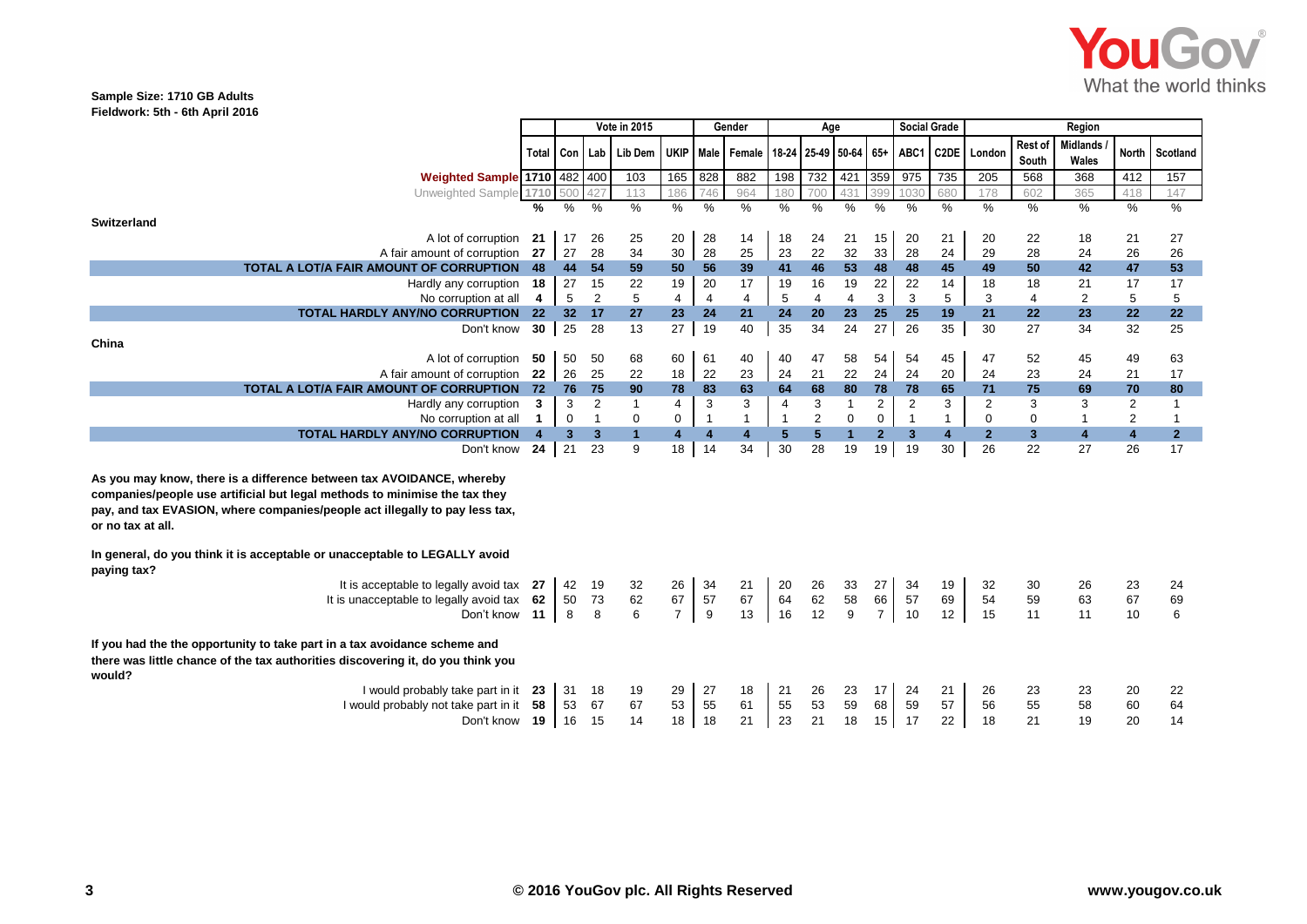

#### **Sample Size: 1710 GB Adults Fieldwork: 5th - 6th April 2016**

|                                                                                                                                                                                                                                                                                             |                   | Vote in 2015<br>Gender |                                  |                                |                               | Age                 |                                       |                     |                |                              | <b>Social Grade</b>            | Region                         |                   |        |                  |                          |                                |                                |
|---------------------------------------------------------------------------------------------------------------------------------------------------------------------------------------------------------------------------------------------------------------------------------------------|-------------------|------------------------|----------------------------------|--------------------------------|-------------------------------|---------------------|---------------------------------------|---------------------|----------------|------------------------------|--------------------------------|--------------------------------|-------------------|--------|------------------|--------------------------|--------------------------------|--------------------------------|
|                                                                                                                                                                                                                                                                                             | Total I           | Con                    | Lab                              | Lib Dem                        | <b>UKIP</b>                   |                     | Male   Female   18-24   25-49   50-64 |                     |                |                              | $65+$                          | ABC1                           | C <sub>2</sub> DE | London | Rest of<br>South | <b>Midlands</b><br>Wales | <b>North</b>                   | Scotland                       |
| Weighted Sample 1710 482                                                                                                                                                                                                                                                                    |                   |                        | 400                              | 103                            | 165                           | 828                 | 882                                   | 198                 | 732            | 421                          | 359                            | 975                            | 735               | 205    | 568              | 368                      | 412                            | 157                            |
| Unweighted Sample 1710                                                                                                                                                                                                                                                                      |                   | 50C                    | 427                              | 113                            | 186                           |                     | 964                                   | 180                 | 700            | 431                          | 399                            | 1030                           | 680               | 178    | 602              | 365                      | 418                            | 147                            |
|                                                                                                                                                                                                                                                                                             | %                 |                        | $\%$                             | $\frac{9}{6}$                  | %                             | %                   | %                                     | %                   | %              | %                            | $\frac{0}{6}$                  | $\frac{9}{6}$                  | %                 | %      | %                | %                        | %                              | $\frac{9}{6}$                  |
| This week leaked documents from a law firm in Panama were published in<br>the media, revealing how many high profile international business figures,<br>politicians and other wealthy people had used overseas accounts to reduce<br>their taxes. How closely are you following this story? |                   |                        |                                  |                                |                               |                     |                                       |                     |                |                              |                                |                                |                   |        |                  |                          |                                |                                |
| Very closely                                                                                                                                                                                                                                                                                | 8                 | $\overline{7}$         | 10                               | 6                              | 10                            | 12                  | $\overline{4}$                        | 5                   | 7              | 11                           | 10                             | 9                              | 6                 | 8      | $\overline{7}$   | 10                       | $\overline{7}$                 | 13                             |
| Fairly closely                                                                                                                                                                                                                                                                              | 29                | 28                     | 38                               | 40                             | 36                            | 35                  | 25                                    | 23                  | 24             | 35                           | 38                             | 34                             | 23                | 28     | 32               | 25                       | 27                             | 38                             |
| <b>TOTAL VERY/FAIRLY CLOSELY</b>                                                                                                                                                                                                                                                            | 37                | 35 <sub>5</sub>        | 48                               | 46                             | 46                            | 47                  | 29                                    | 28                  | 31             | 46                           | 48                             | 43                             | 29                | 36     | 39               | 35                       | 34                             | 51                             |
| Not very closely                                                                                                                                                                                                                                                                            | 26                | 33                     | 24                               | 30                             | 20                            | 26                  | 26                                    | 19                  | 25             | 31                           | 25                             | 27                             | 25                | 24     | 26               | 24                       | 28                             | 29                             |
| I am aware of the stories but am not following them                                                                                                                                                                                                                                         | 23                | 25                     | 17                               | 18                             | 21                            | 19                  | 27                                    | 24                  | 27             | 18                           | 21                             | 18                             | 29                | 27     | 21               | 28                       | 23                             | 15                             |
| I am not aware of the stories                                                                                                                                                                                                                                                               | 13                | $\overline{7}$         | 10                               | 6                              | 13                            | 9                   | 18                                    | 29                  | 18             | $6\phantom{1}$               | 6                              | 11                             | 16                | 13     | 14               | 13                       | 16                             | 6                              |
| <b>TOTAL NOT VERY CLOSELY/NOT FOLLOWING</b>                                                                                                                                                                                                                                                 | 36                | 32 <sub>2</sub>        | 27                               | 24                             | 34                            | 28                  | 45                                    | 53                  | 45             | 24                           | 27                             | 29                             | 45                | 40     | 35               | 41                       | 39                             | 21                             |
| And do you think it was good for society or bad for society that newspapers<br>reported on the leaked documents from Panama?                                                                                                                                                                |                   |                        |                                  |                                |                               |                     |                                       |                     |                |                              |                                |                                |                   |        |                  |                          |                                |                                |
| Very good for society                                                                                                                                                                                                                                                                       | 46                | 36                     | 61                               | 54                             | 55                            | 55                  | 37                                    | 38                  | 39             | 53                           | 54                             | 48                             | 43                | 45     | 44               | 43                       | 48                             | 56                             |
| Fairly good for society                                                                                                                                                                                                                                                                     | 27                | 37                     | 21                               | 30                             | 22                            | 23                  | 32                                    | 24                  | 26             | 28                           | 32                             | 30                             | 25                | 29     | 31               | 27                       | 23                             | 27                             |
| <b>TOTAL GOOD FOR SOCIETY</b>                                                                                                                                                                                                                                                               | 73                | 73                     | 82                               | 84                             | 77                            | 78                  | 69                                    | 62                  | 65             | 81                           | 86                             | 78                             | 68                | 74     | 75               | 70                       | 71                             | 83                             |
| Fairly bad for society                                                                                                                                                                                                                                                                      | 6                 | $\overline{7}$         | 3                                | $\overline{2}$                 | 6                             | $\overline{7}$      | 6                                     | 9<br>$\overline{1}$ | $\overline{7}$ | $\ensuremath{\mathsf{3}}$    | $\sqrt{5}$                     | 6                              | 6                 | 5      | 6                | $\overline{7}$           | 6                              | $\mathbf 5$                    |
| Very bad for society<br><b>TOTAL BAD FOR SOCIETY</b>                                                                                                                                                                                                                                        | $\mathbf{2}$<br>8 | $\overline{c}$<br>9    | $\overline{1}$<br>$\overline{4}$ | $\mathbf{1}$<br>3 <sup>2</sup> | $\mathbf 1$<br>$\overline{7}$ | $\overline{2}$<br>9 | 2<br>8                                | 10                  | 3<br>10        | $\sqrt{2}$<br>$5\phantom{1}$ | $\mathbf{1}$<br>$6\phantom{1}$ | $\mathbf{1}$<br>$\overline{7}$ | 3<br>9            | 3<br>8 | 2<br>8           | 2<br>9                   | $\mathbf{1}$<br>$\overline{7}$ | $\mathbf{1}$<br>$6\phantom{1}$ |
| Don't know                                                                                                                                                                                                                                                                                  | 19                | 17<br>$\mathbf{I}$     | 14                               | 13                             | 16                            | 13                  | 24                                    | 28                  | 24             | 14                           | 9                              | 15                             | 24                | 18     | 18               | 21                       | 21                             | 10                             |
|                                                                                                                                                                                                                                                                                             |                   |                        |                                  |                                |                               |                     |                                       |                     |                |                              |                                |                                |                   |        |                  |                          |                                |                                |
| Some people accused in the leaked documents have said they are<br>"ridiculous" or "a series of fibs". From what you have seen, do you think the<br>accusations in the documents are probably true or false?                                                                                 |                   |                        |                                  |                                |                               |                     |                                       |                     |                |                              |                                |                                |                   |        |                  |                          |                                |                                |
| Probably true                                                                                                                                                                                                                                                                               | 65                | 63                     | 74                               | 68                             | 74                            | 71                  | 59                                    | 48                  | 58             | 75                           | 74                             | 68                             | 60                | 62     | 65               | 60                       | 65                             | 75                             |
| Probably false                                                                                                                                                                                                                                                                              | 5                 | 5                      | $\overline{4}$                   | 6                              | $\overline{\mathbf{4}}$       | $\,$ 5 $\,$         | 5                                     | 6                   | $\sqrt{5}$     | $\,6$                        | 3                              | $\overline{4}$                 | 6                 | 3      | 5                | 5                        | $\sqrt{5}$                     | $\overline{4}$                 |
| Don't know                                                                                                                                                                                                                                                                                  | 31                | 32                     | 22                               | 26                             | 23                            | 25                  | 36                                    | 45                  | 37             | 19                           | 23                             | 28                             | 34                | 34     | 29               | 35                       | 30                             | 21                             |
| Which of the following best reflects your view?                                                                                                                                                                                                                                             |                   |                        |                                  |                                |                               |                     |                                       |                     |                |                              |                                |                                |                   |        |                  |                          |                                |                                |
| Britain should force our Overseas Territories to reform their banking systems and<br>stop acting as tax havens, whether their own governments agree or not<br>Britain should try to persuade our Overseas Territories to reform their banking                                               | 31                | 24                     | 43                               | 27                             | 38                            | 37                  | 25                                    | 21                  | 29             | 35                           | 35                             | 32                             | 30                | 30     | 30               | 31                       | 30                             | 38                             |
| systems and stop acting as tax havens, but should not force them without their<br>governments' agreement                                                                                                                                                                                    | -33               | 42                     | 32                               | 46                             | 28                            | 33                  | 34                                    | 34                  | 29             | 36                           | 39                             | 36                             | 30                | 30     | 35               | 32                       | 35                             | 30                             |
| Britain should not intervene at all in how Overseas Territories with their own<br>governments run their own banking systems                                                                                                                                                                 | 16                | 20                     | -11                              | 17                             | 20                            | 17                  | 15                                    | 15                  | 17             | 16                           | 14                             | 17                             | 15                | 14     | 17               | 17                       | 14                             | 19                             |
| Don't know                                                                                                                                                                                                                                                                                  | 20                | 15                     | 13                               | 10                             | 14                            | 12                  | 26                                    | 30                  | 25             | 13                           | 12                             | 15                             | 25                | 26     | 17               | 21                       | 21                             | 13                             |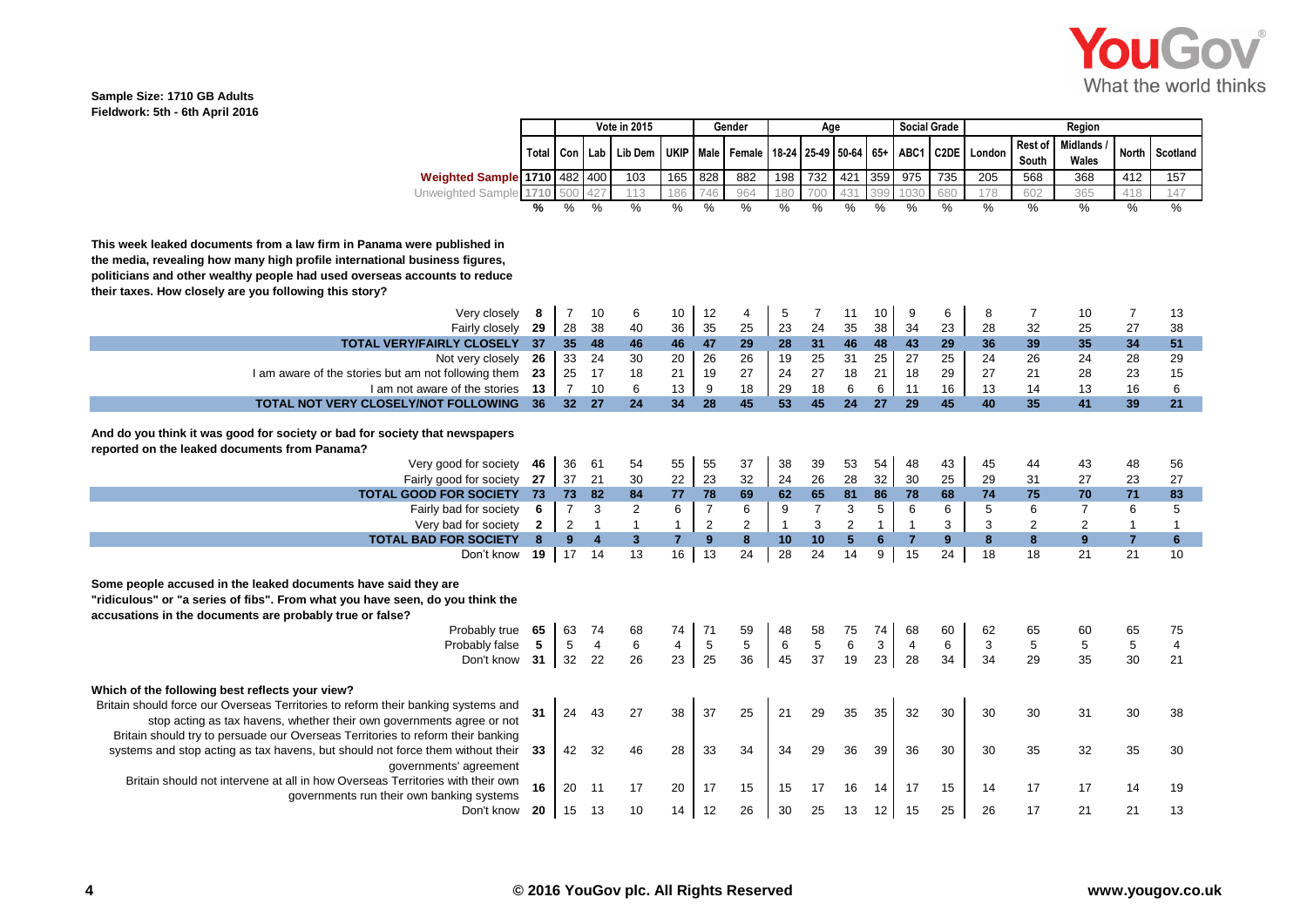

# **YouGov Weighting Data**

In addition to weighting by age, education, social class and region (weighted and unweighted figures shown in the tables), YouGov also weighted its raw data by political attention and Vote in May 2015.

Unweighted no. Weighted no.

| <b>Age by Education</b>            |      |      |
|------------------------------------|------|------|
| Men Over 65                        | 183  | 161  |
| Men 50-64 High education           | 46   | 44   |
| Men 50-64 Mid education            | 96   | 96   |
| Men 50-64 Low education            | 70   | 65   |
| Men 25-50 High education           | 116  | 123  |
| Men 25-50 Mid education            | 108  | 137  |
| Men 25-50 Low education            | 59   | 103  |
| Men Under 25 High education        | 16   | 15   |
| Men Under 25 Mid & Low education   | 52   | 84   |
| Women Over 65                      | 216  | 198  |
| Women 50-64 High education         | 42   | 41   |
| Women 50-64 Mid education          | 109  | 108  |
| Women 50-64 Low education          | 68   | 67   |
| Women 25-50 High education         | 151  | 133  |
| Women 25-50 Mid education          | 167  | 145  |
| Women 25-50 Low education          | 99   | 91   |
| Women Under 25 High education      | 20   | 17   |
| Women Under 25 Mid & Low education | 92   | 82   |
| <b>Political Attention</b>         |      |      |
| Low $(0-2)$                        | 202  | 325  |
| Medium (3-7)                       | 1112 | 1043 |
| High (8-10)                        | 396  | 342  |
| <b>Social Grade</b>                |      |      |
| AB                                 | 531  | 479  |
| C <sub>1</sub>                     | 499  | 496  |
| C <sub>2</sub>                     | 315  | 359  |
| DE                                 | 365  | 376  |